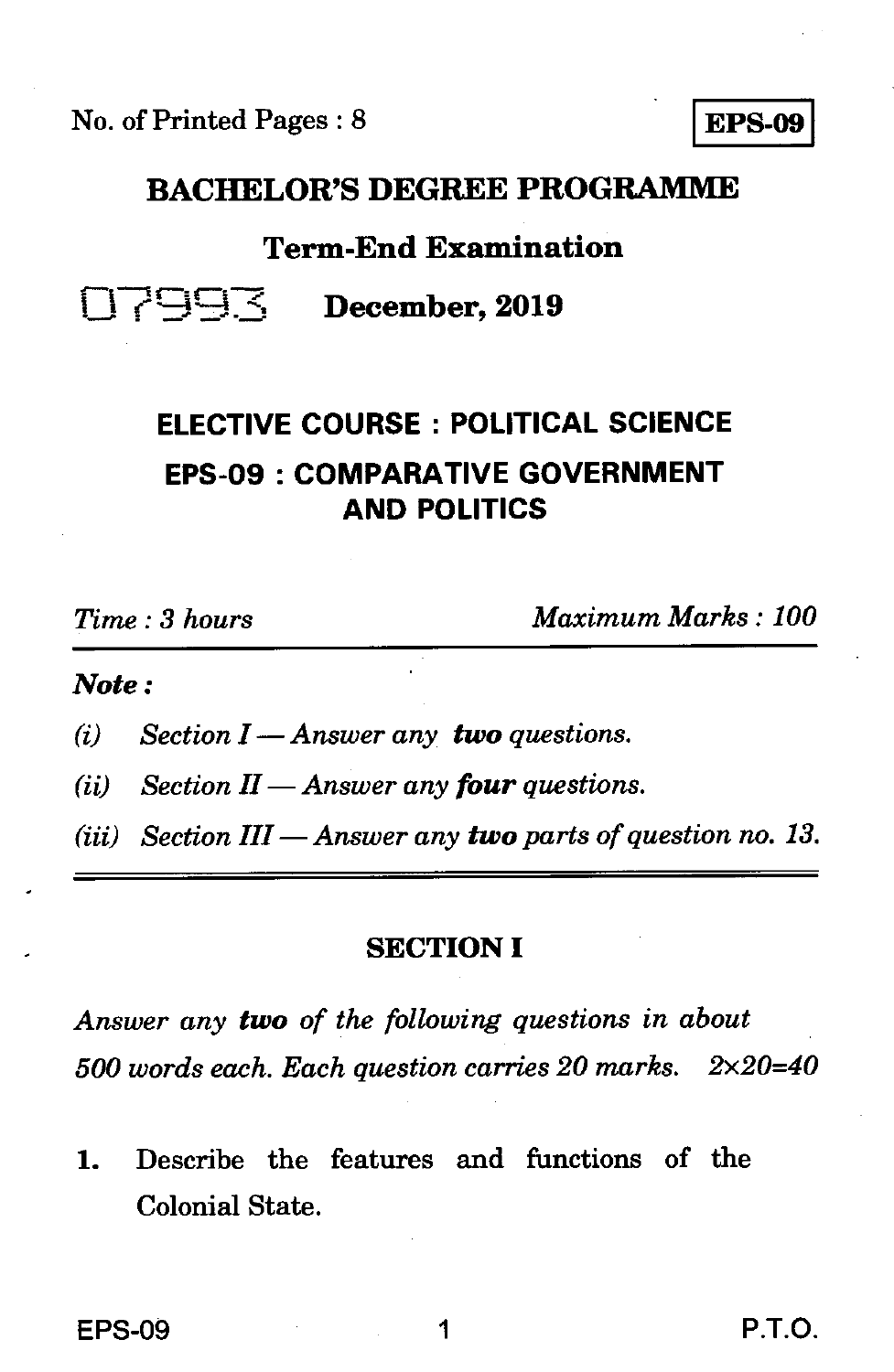- 2. Briefly describe the Chinese strategy of development.
- 3. Describe the nature and features of authoritarian regimes.
- 4. What are pressure groups ? What role do they play in democratic politics ?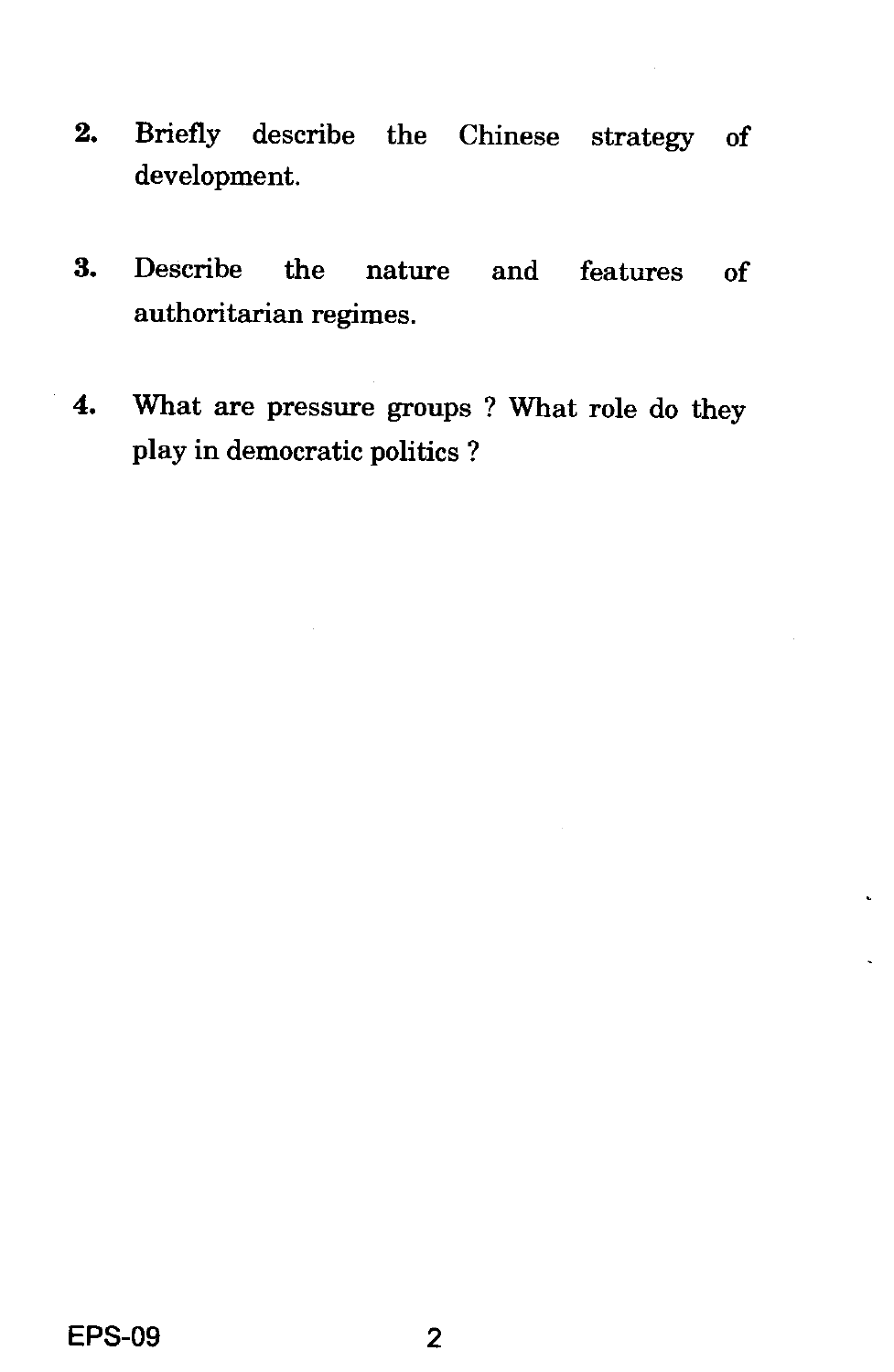### SECTION II

*Answer any four of the following questions in about 250 words each. Each question carries 12 marks. 4x12.48* 

- 5. Why is comparative method considered to be closest to scientific method ?
- 6. Bring out the distinction between Independence movements and Liberation movements.
- 7. What does the elite theory say about the distribution of power ?
- 8. Describe military regimes and their features.
- 9. Examine the distinguishing features of a federal system.
- 10. Write a short note on the Trade Union Movement in India.
- 11. Examine the role of the United Nations in promoting Human Rights.
- 12. Enumerate the features of Republican form of Government.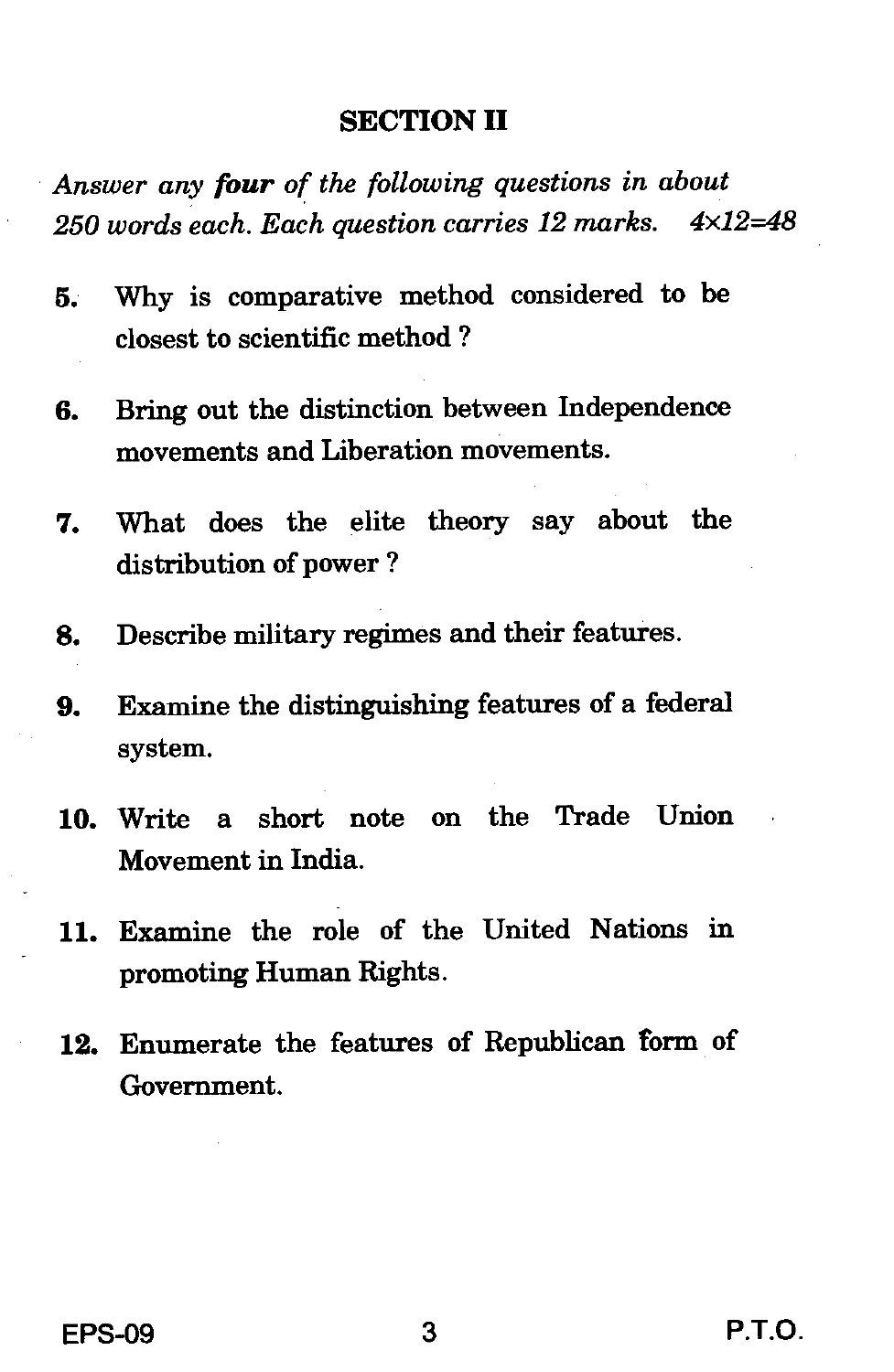## **SECTION III**

- **13.** Write short notes on any *two* of the following in about 100 words each. Each part carries 6 marks. *2x6=12* 
	- (a) Class Consciousness
	- (b) Structuralist View of the State
	- (c) Ethnocentrism
	- (d) Comparative government and Comparative politics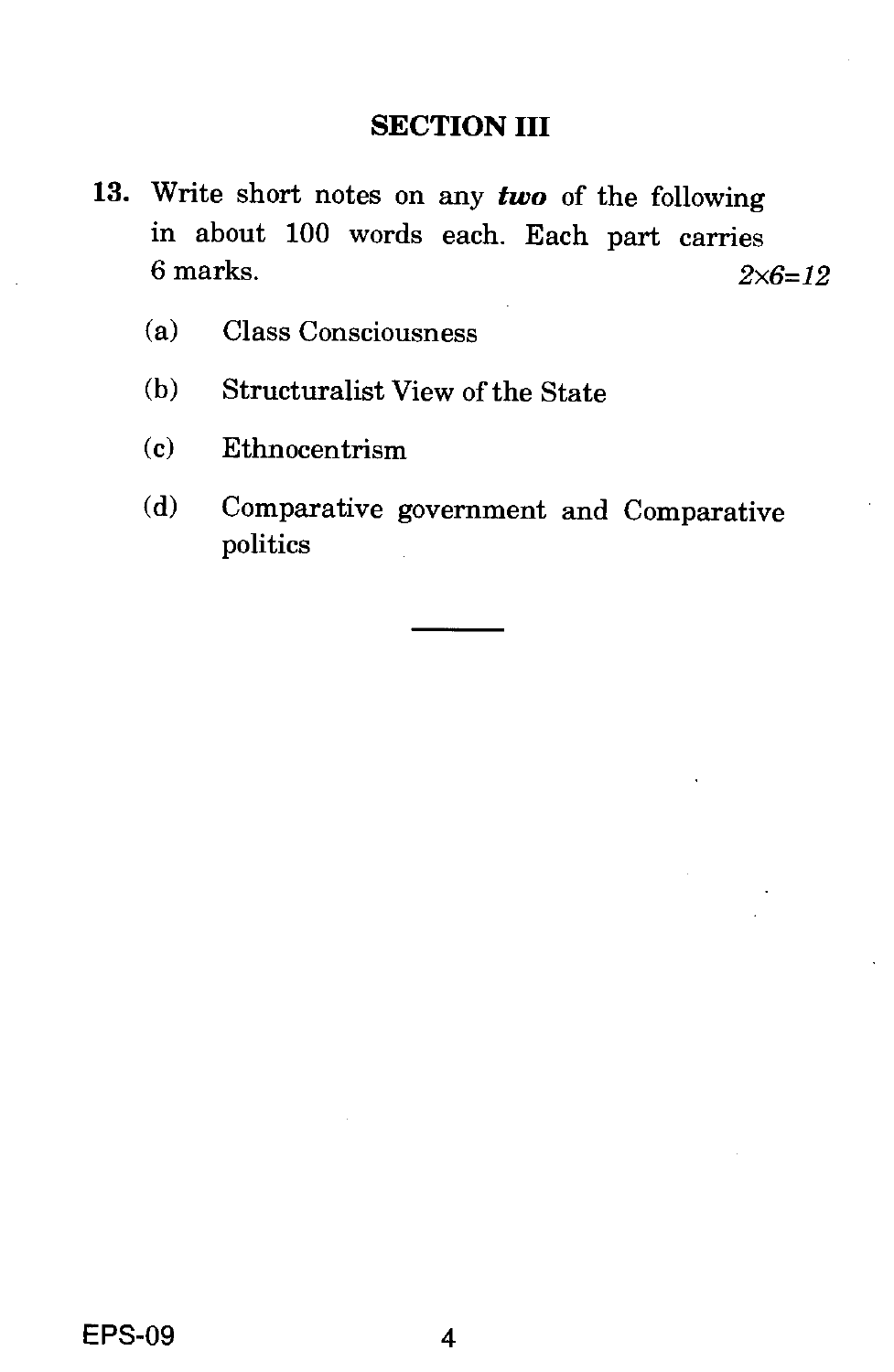ई.पी.एस.-09

# स्नातक उपाधि कार्यकम सत्रांत परीक्षा दिसम्बर, 2019

# ऐच्छिक पाठ्यक्रम : राजनीति शास्त्र ई.पी.एस.-09: तुलनात्मक सरकार और गजनीति

समय : 3 घण्टे

अधिकतम अंक : 100

नोट:

भाग I — किन्हीं दो प्रश्नों के उत्तर दीजिए ।  $(i)$ 

(ii) भाग II — किन्हीं **चार** प्रश्नों के उत्तर दीजिए ।

(iii) भाग III — प्रश्न सं. 13 के किन्हीं दो भागों के उत्तर दीजिए ।

#### भाग I

निम्नलिखित में से किन्हीं दो प्रश्नों के उत्तर लगभग 500 शब्दों (प्रत्येक) में दीजिए । प्रत्येक प्रश्न के 20 अंक हैं ।  $2 \times 20 = 40$ 

औपनिवेशिक राज्य की विशेषताओं और कार्यपद्धतियों का  $\mathbf{1}$ . वर्णन कीजिए ।

P.T.O.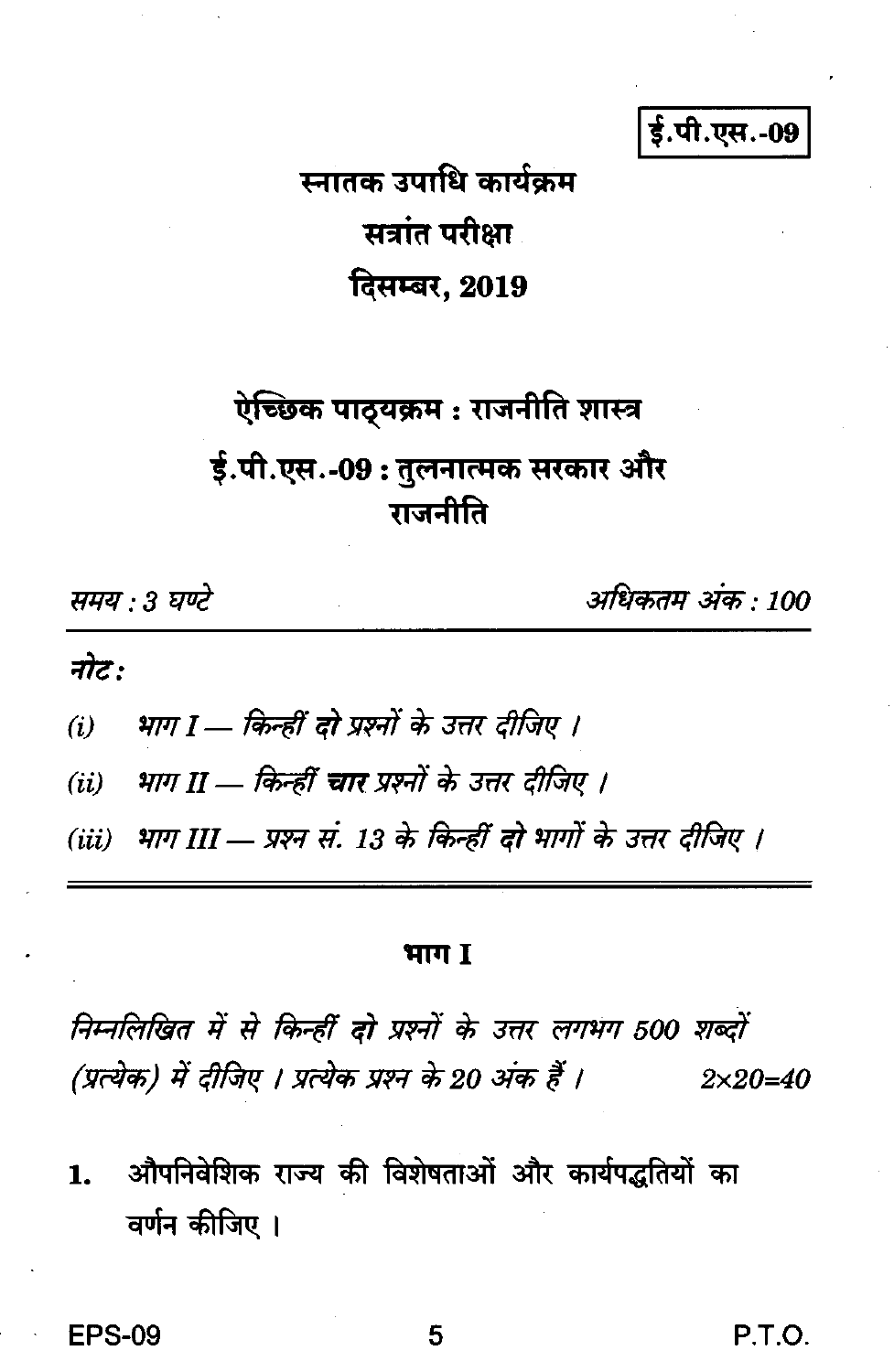- विकास की चीनी रणनीति का संक्षेप में वर्णन कीजिए।  $2.$
- सत्तावादी शासनों के स्वरूप और विशेषताओं का वर्णन  $\overline{\mathbf{3}}$ . कीजिए ।
- 4. दबाव समूह क्या हैं ? लोकतांत्रिक राजनीति में इनकी क्या भूमिका है ?

 $\sim$ 

 $\ddot{\phantom{a}}$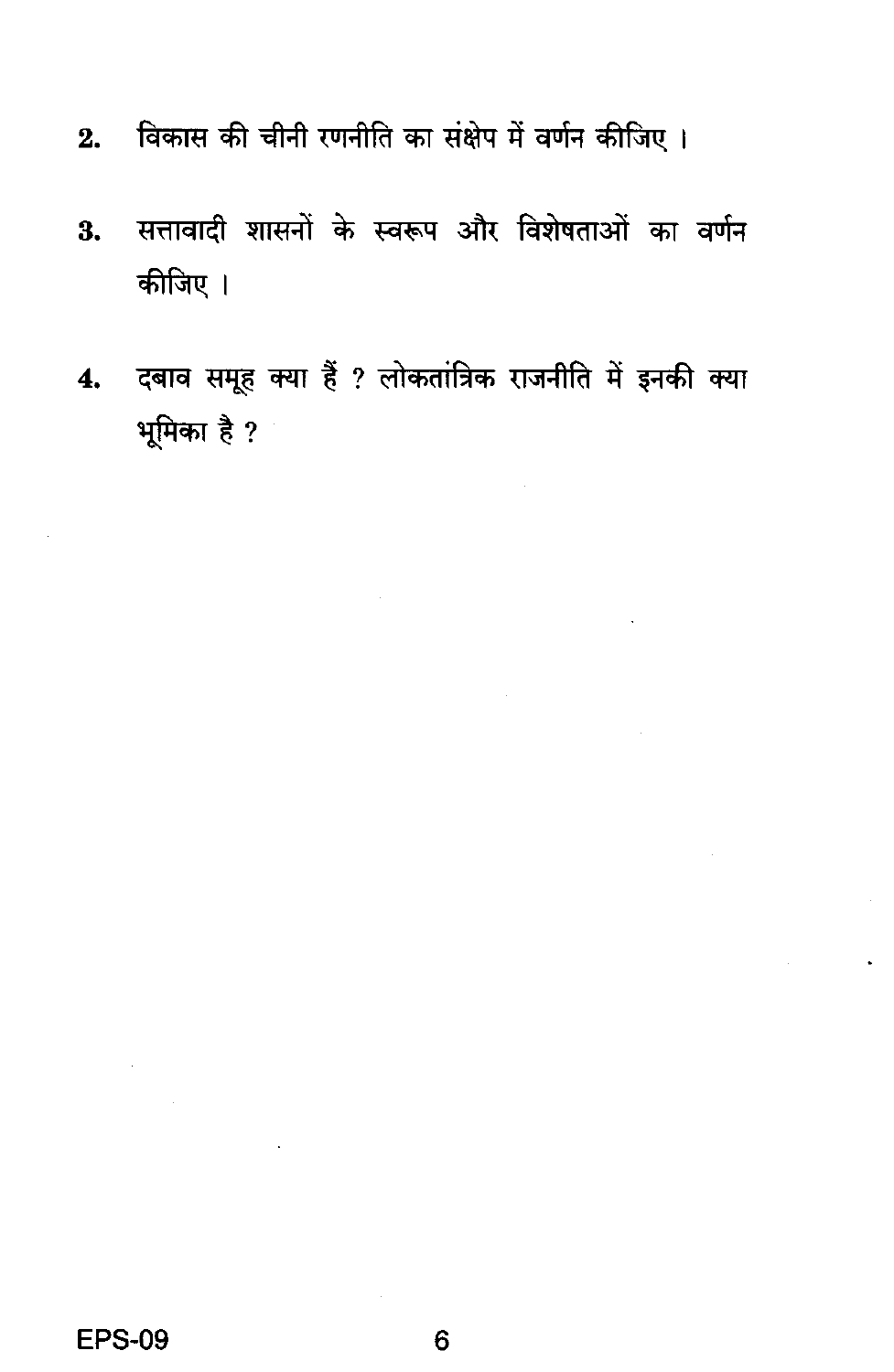#### भाग II

निम्नलिखित में से किन्हीं चार प्रश्नों के उत्तर लगभग 250 शब्दों (प्रत्येक) में दीजिए । प्रत्येक प्रश्न के 12 अंक हैं ।  $4 \times 12 = 48$ 

- तुलनात्मक विधि को वैज्ञानिक विधि के सबसे नज़दीक क्यों Б. माना जाता है ?
- स्वतंत्रता आंदोलनों और मुक्ति आंदोलनों के बीच अंतर 6. स्पष्ट कीजिए ।
- शक्ति के विभाजन के बारे में अभिजात-वर्ग सिद्धांत क्या  $7.$ कहता है ?
- 8. सैन्य शासन और इनकी विशेषताओं का वर्णन कीजिए ।
- संघीय व्यवस्था की अभिन्न विशेषताओं का परीक्षण  $9<sub>z</sub>$ कीजिए ।
- 10. भारत में व्यापार संघ आंदोलन पर एक संक्षिप्त टिप्पणी लिखिए ।
- 11. मानवाधिकारों को बढ़ाने में संयुक्त राष्ट की भूमिका का परीक्षण कीजिए ।
- 12. शासन/सत्ता के गणतंत्रीय रूप की विशेषताओं को विस्तार से बताइए ।

**EPS-09** 

P.T.O.

7